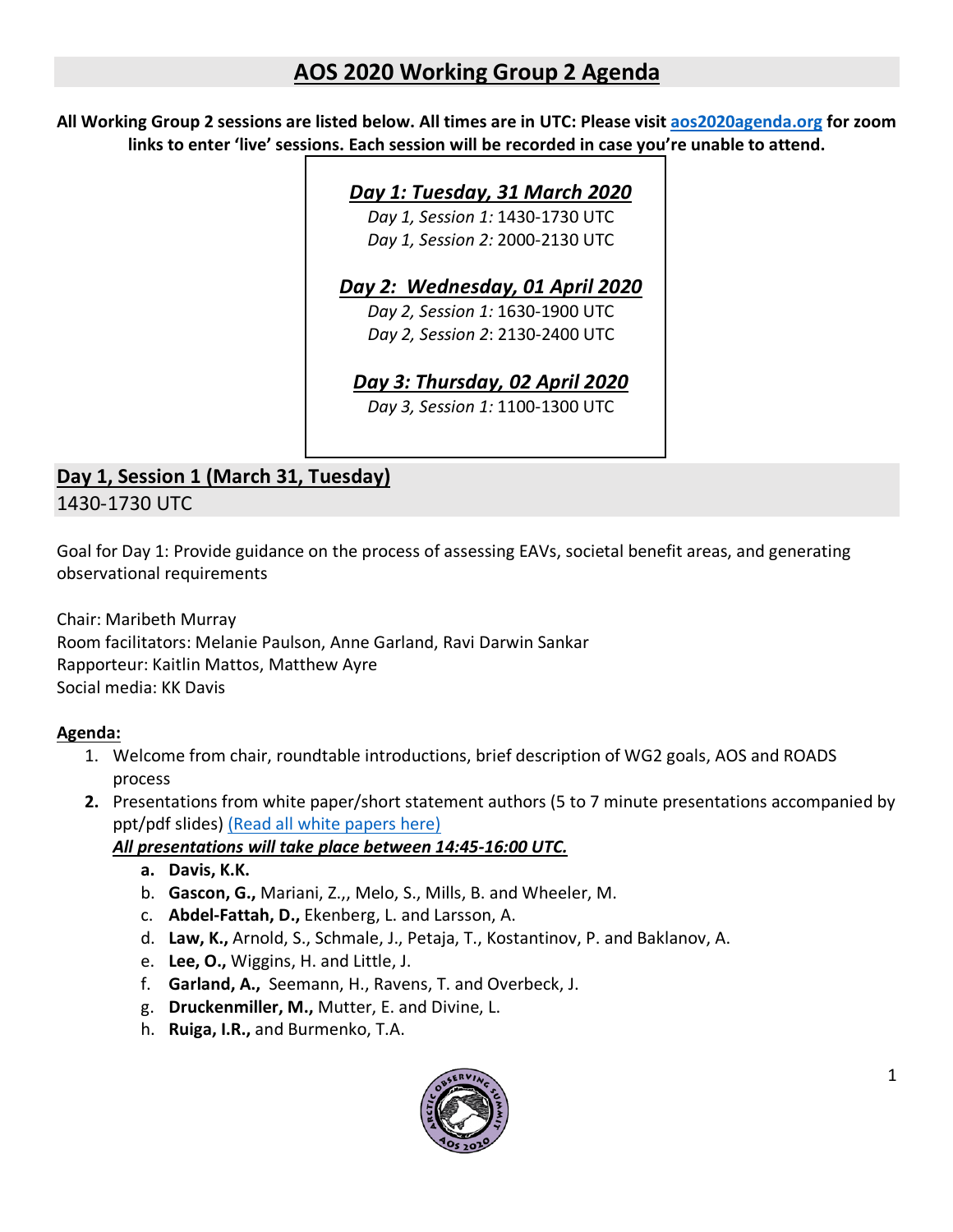- i. **Barry, T.,** Christenses, T., Coone, C., Fannar-Larusson, K., Fletches, S. and Marissink, M.
- j. **Poulsen, M.K.,** Iversen, L., Cheeseman, T., Damsgård, B., Davies, I., Jennings, I., Jørgensen, F., Meraldi, V., Mikkelsen, N.E., Sokolíčkova, Z., Sørensen, K., Tatarek., A., Penelope Wagner, P., Sandven, S. and Danielsen, F.
- k. **Danielsen, F.,** Akearok, J., Lyberth, B., Tengö., M and Enghoff,

#### **l. Gilmour, J.**

#### **[10 minute break]**

- 3. Integrated discussion of what constitutes an impactful EAV
- **4. Breakout Room discussion [20 mins]**
	- a. What are the most impactful EAVs?
	- b. Assess societal benefits
	- c. Observations necessary to achieve societal benefits
- 5. Group reconvenes and reports back
- 6. Plan for day 1, Session 2
- *7. Chair, Room Facilitators and Rapporteurs meet* 
	- *a. Notes from all day 1 sessions will be posted to the website following conclusion of discussions*

## **Day 1, Session 2 (March 31, Tuesday)**

#### 2000-2130 UTC

- 1. Review of Session 1
	- a. Presentation from Dr. Sandy Starkweather (*SAON's Roadmap for Arctic Observing and Data Systems (ROADS): A Call to Contribute through AOS)*
	- b. Group Discussion will contribute to developing a process for how ROADS should assess (jointly between different data users and observing network operators) the most impactful EAVs (45 mins)